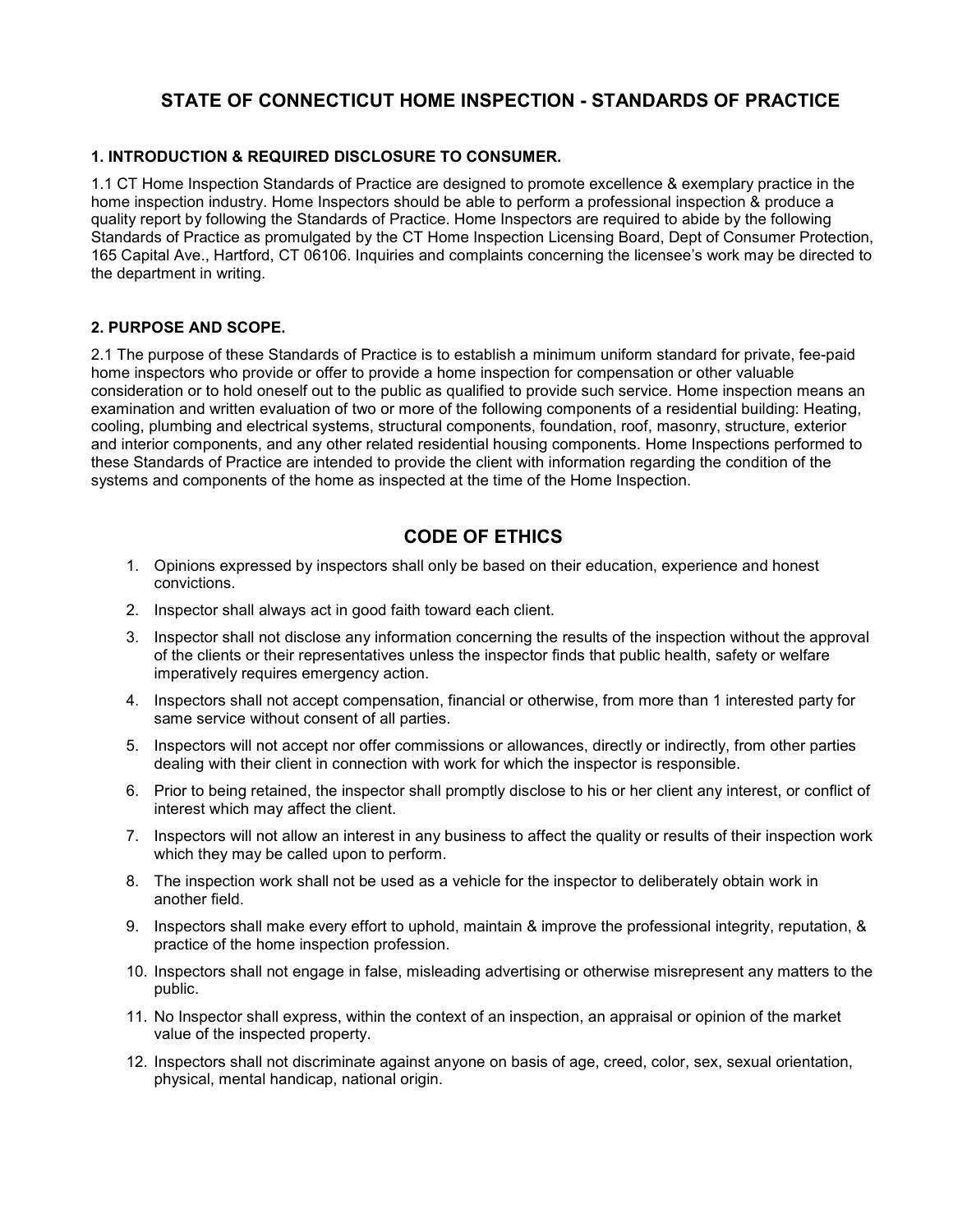# **STATE OF CT - DEPT OF CONSUMER PROTECTION - HOME INSPECTORS**

**Section 1.** The Regulations of Connecticut State Agencies are amended by adding sections 20-491-1 to 20-491- 26, inclusive, as follows: (NEW) Section 20-491-1. Definitions. As used in sections 20-491-1 to 20-491-26, inclusive, of the Regulations of Connecticut State Agencies:

### **Section 20-491-2. Purpose and Scope.**

- (a) Purpose of these regulations: Establish a minimum uniform standard for home inspectors who provide or offer to provide a home inspection;
- (b) Inspector shall inspect readily accessible systems & components & installed systems/components of homes;
- (c) Inspector shall report on those systems & components inspected which, in the professional opinion of inspector, are significantly deficient or near the end of their service lives;
- (d) Inspector shall provide a reason why, if not self-evident, the system or component is significantly deficient or near the end of its service life & inspector shall provide recommendations to correct or monitor reported deficiency;
- (e) The inspector shall report on any systems and components designated for inspection in these regulations which were present at the time of the home inspection, unless a written reason is provided as to why any such systems or components were not inspected;
- (f) These regulations are not intended to limit the inspector from including other inspection services, systems or components in addition to those required by these regulations; from specifying repairs, provided the inspector is appropriately qualified and willing to do so; and from excluding systems and components from the inspection if requested by the client.

#### **Definitions:**

- 1. "Alarm systems:" means warning devices, installed/free-standing, including: carbon monoxide detectors, flue gas, spillage detectors, security equip, ejector pumps and smoke alarms;
- 2. "Architectural service" means "the practice of architecture or practice architecture as defined in Section 20-288(3) of the CT General Statutes;
- 3. "Automatic safety controls" means devices designed and installed to protect systems and components from unsafe conditions;
- 4. "Component" means a part of a system;
- 5. "Decorative" means ornamental; not required for the operation of the essential system & components of a home;
- 6. "Describe" means report a system/component by its type/observed, significant characteristics to distinguish it from other systems or components;
- 7. "Dismantle" means to take apart or remove any component, device or piece of equipment that would not be taken apart or removed by a homeowner in the course of normal and routine home owner maintenance;
- 8. "Engineering service" means services offered by a "professional engineer" as defined in Section 20- 299(1) of the Connecticut General Statutes;
- 9. "Further evaluation" means examination & analysis by qualified professional, tradesperson, technician beyond that provided by the home inspection;
- 10. "Household appliances" means kitchen, laundry, and similar appliances, whether installed or freestanding;
- 11. "Inspect" means to examine readily accessible systems and components of a building in accordance with home inspection statutes and sections 20-491-1 to 20-491-26, inclusive, of the Regulations of Connecticut State Agencies, using normal operating controls & opening readily accessible panels;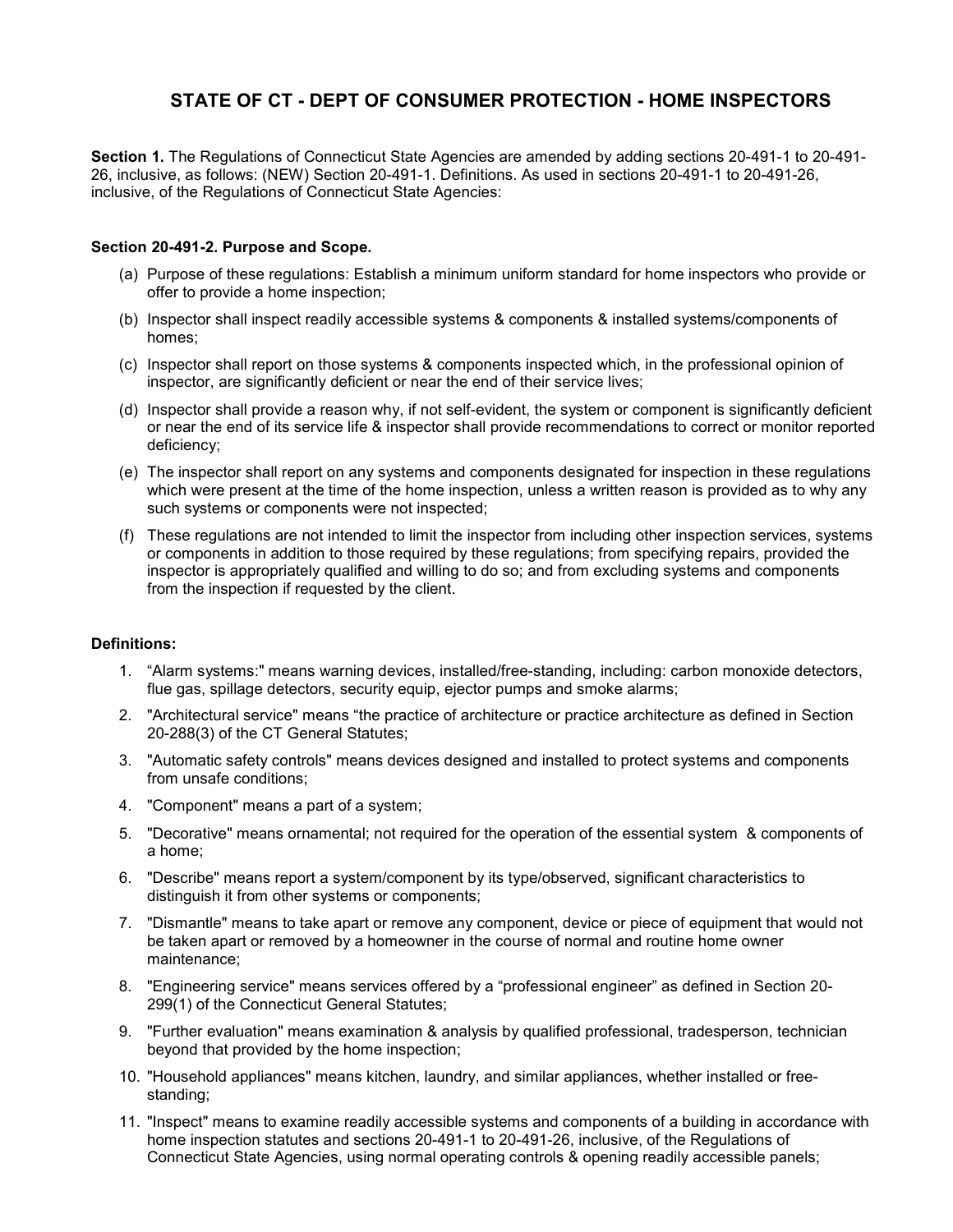- 12. "Installed" means attached such that removal requires tools;
- 13. "Normal operating controls" means devices such as thermostats, switches or valves intended to be operated by the homeowner;
- 14. "Readily accessible" means available for visual inspection w/out moving personal property, dismantling, destructive measures, or action which will likely involve risk to persons or property;
- 15. "Readily open -able access panel" means a panel provided for homeowner inspection and maintenance that is within normal reach, can be removed by one person & is not sealed in place;
- 16. "Recreational facilities" means spas, sauna, steam bath, swimming pool, exercise, entertainment, athletic, playground, similar equip & associated access;
- 17. "Report" means to communicate in writing;
- 18. "Representative number" means one component per room for multiple similar interior components such as windows & electrical outlets; 1 component on each side of the building for multiple similar ext components;
- 19. "Roof drainage sys" means components used to carry water off a roof/away from a building;
- 20. "Significantly deficient" means unsafe/not functioning;
- 21. "Shut down" means a state in which system/component cannot be operated by normal controls;
- 22. "Solid fuel burning appliances" means a hearth, fire chamber, similarly prepared place where fire may be built & which is built in conjunction with a chimney; listed assembly, a fire chamber, its chimney & related factory-made parts designed for unit assembly without requiring field construction;
- 23. "Structural component" means a component that supports non-variable forces or weights (dead loads) and variable forces or weights (live loads);
- 24. "System" means a combination of interacting or independent components, assembled to carry out 1 or more functions;
- 25. "Technically exhaustive" means: investigation involving dismantling extensive use of advance techniques, measurements, instruments, testing, calculations, other means;
- 26. "Under-floor crawl space" means areas within the confines of foundation/between the ground & underside of the floor;
- 27. "Unsafe" means a condition in a readily accessible, installed system or component judged to be significant risk of personal injury during normal, day-to-day use whether due to damage, deterioration, improper installation, change in accepted residential construction standards; &
- 28. "Wiring methods" means ID of elect conductors/wire of general type, such as non-metallic sheathed cable/Romex; armored cable/bx; "knob and tube."

# **SYSTEMS**

#### **20-491-3. Structural System. The inspector shall:**

- (a) Inspect structural components incl foundations and framing.
- (b) Probe a representative # of structural components where deterioration is suspected or clear indications of possible deterioration exist. Probing is not required when it would damage finishes or where deterioration is not visible.
- (c) Describe the foundation and report the methods used to inspect the under-floor crawl space or basement area; floor, wall or ceiling structure; roof structure and report the methods used to inspect the attic.
- (d) Not be required to provide engineering or architectural service.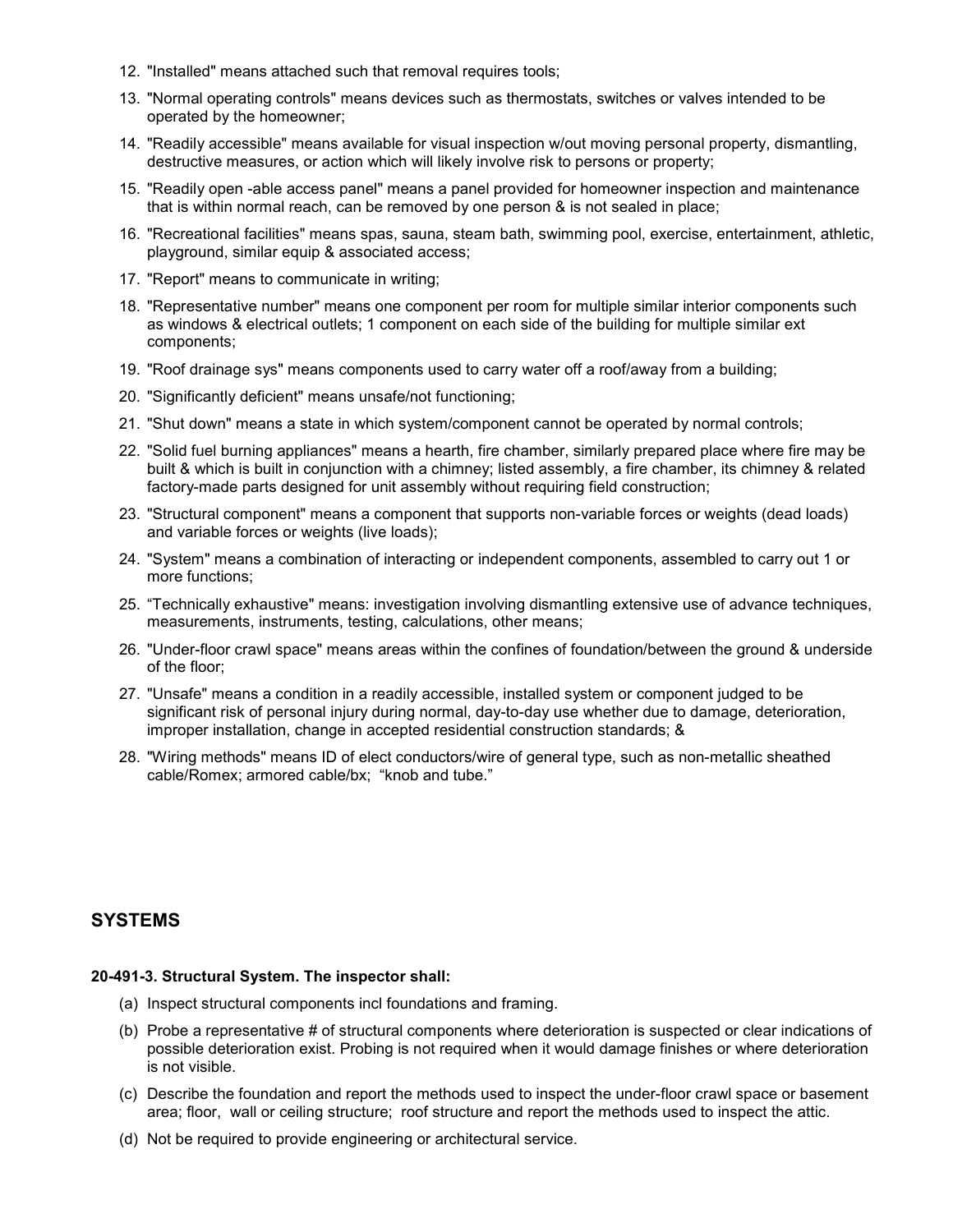#### **20-491-4. Exterior. The inspector shall:**

- (a) Inspect exterior wall covering, flashing, trim; ext doors; attached decks, balconies, stoops, steps, porches & associated railings; eaves, soffits, & fascias where accessible from ground; vegetation, grading, surface drainage, retaining walls on property when adversely affect building; & walkways, patios, driveways leading to dwelling entrances.
- (b) Describe exterior wall covering, finishing and trim.
- (c) Not be required to inspect screening, shutters, awnings, seasonal accessories; fences; geological, geotechnical or hydrological conditions; recreational facilities; outbuildings; seawalls, break-walls, docks; or erosion control and earth stabilization measures.

#### **20-491-5. Roof System. The inspector shall:**

- (a) Inspect the roof covering; the roof drainage systems; the flashings; the skylights, chimneys, and roof penetrations.
- (b) Describe roof covering & report methods used to inspect the roof.
- (c) Not be required to inspect antennae, interiors of flues or chimneys which are not readily accessible or other installed accessories.

#### **20-491-6. Plumbing System. The inspector shall:**

- (a) Inspector shall inspect interior water supply, dist sys incl fixtures, faucets; drains, waste & vent sys, incl fixtures; water heating equip; fuel storage & distribution sys, drainage sumps, sumps, and related piping.
- (b) Describe water supply, drain, waste, vent piping materials; water heating equip incl energy source, location of main water fuel shut-offs;
- (c) Not be required to inspect clothes wash machine connections; wells, well pumps, water storage related equip; water conditioning sys; solar water heating sys; fire/lawn sprinkler sys or priv waste disposal sys;
- (d) Not be required to determine whether water supply & waste disposal systems are public or private or quantity or quality of the water supply.
- (e) Not be required to operate safety valves or shut-off valves.

#### **20-491-7. Electrical System. The inspector shall:**

- (a) Inspect the service drop; the service entrance conductors, cables, raceways; service equip & main disconnects; service grounding; interior components of service panels, sub panels; conductors; overcurrent protection devices; a representative number of installed lighting fixtures, switches, and receptacles; and the ground fault circuit interrupters.
- (b) Describe amperage & voltage rating of the service; location of main disconnect or disconnects & sub panels; and wiring methods. Report on the presence of solid aluminum branch circuit wiring.
- (c) Report on the absence of smoke detectors.
- (d) Not be required to inspect remote control devices unless the device is the only control device, alarm systems & components, low voltage wiring systems & components, or ancillary wiring systems & components not a part of primary electrical power distribution system. (f) Not be required to measure amperage, voltage, or impedance.

#### **20-491-8. Heating System. The inspector shall:**

- (a) Inspect installed heating equip & vent systems, flues, chimneys.
- (b) Describe energy source/heat method by distinguishing characteristic
- (c) Not be required to inspect int of flues, chimneys not readily accessible, heat exchangers, humidifiers, dehumidifier, elec air filters, or solar heat;
- (d) Not be required to determine heat supply adequacy/dist balance.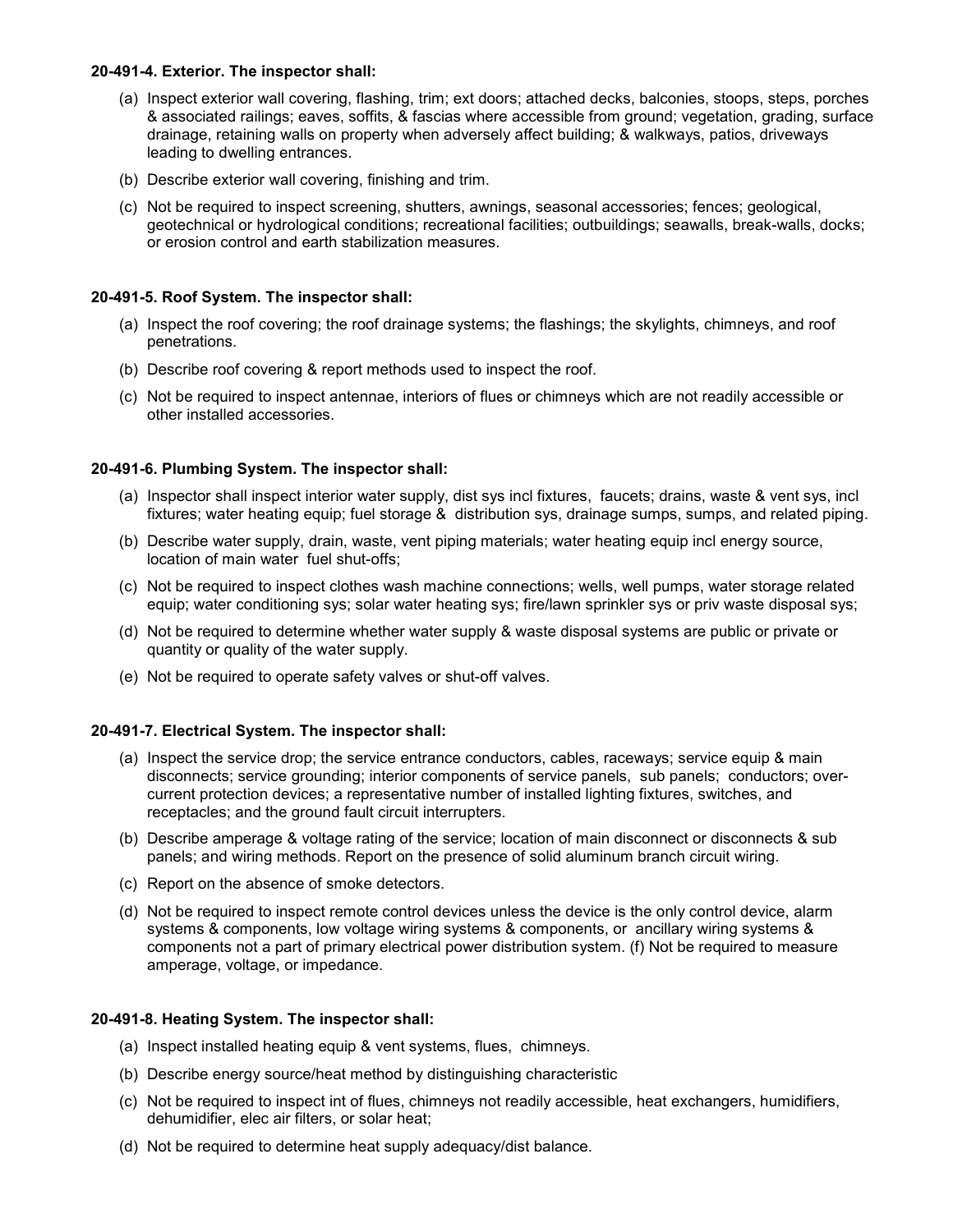### **20-491-9. Air Conditioning Systems. The inspector shall:**

- (e) Inspect the installed central and through-wall cooling equipment.
- (f) energy source/cooling by distinguishing characteristics.
- (g) Not be required to inspect elect air filters or determine cooling supply adequacy or distribution balance.

#### **20-491-10. Interior. The inspector shall:**

- (a) Inspect walls, ceilings, floors; steps, stairways, railings; counter, representative # of cabinets, doors, windows; garage doors, operator
- (b) Not be required to inspect paint, wallpaper, finishes; carpet; window treatments; central vacs; appliances; or recreational facilities.
- (c) 20-491-11. Insulation and Ventilation. The inspector shall:
- (d) Inspect insul, vapor retarders in unfinished spaces; ventilation of attics & foundation areas; mechanical ventilation systems.
- (e) Describe insulation & vapor retarders in unfinished spaces & the absence of insulation in unfinished spaces at conditioned surfaces.
- (f) Not be required to disturb ins, vapor retarders or determine indoor air qual.

## **20-491-12. Fireplaces/Solid Fuel Burning Appliances. Inspector shall:**

- (a) Inspect system components & vent systems, flues, and chimneys.
- (b) Describe fireplaces, solid fuel burning appliances & chimneys.
- (c) Not be required to inspect the interiors of flues or chimneys, the fire screens & doors, seals & gaskets, automatic fuel feed devices, the mantles & fireplace surrounds, combustion make-up air devices, or heat distribution assists, whether gravity controlled or fan assisted.
- (d) Not be required to ignite, extinguish fires, determine draft, or move fireplace inserts or stoves or firebox contents.

#### **20-491-13. General Limitations & Exclusions.**

- (a) Inspections performed in accord w/the regs are not technically exhaustive. Inspector not required to identify concealed conditions or latent defects;
- (b) These regs shall be applicable to buildings with 4 or fewer dwelling units & their attached garages/carports;
- (c) Inspector is not required to perform actions or make determinations unless specifically stated in these regs, except as may be required by lawful authority;
- (d) Inspector is not required to determine the following:
	- (1) Condition of systems or components which are not readily accessible;
	- (2) Remaining life of systems, components;
	- (3) Strength, adequacy, effectiveness, or efficiency of any system or component;
	- (4) Causes of any condition or deficiency;
	- (5) Methods, materials, costs of corrections;
	- (6) Future conditions, inclu/not limited to, failure of systems or components;
	- (7) Suitability of the property for any specialized use;
	- (8) Compliance with reg requirements (codes, regulations, laws/ordinances);
	- (9) Market value of property or its marketability;